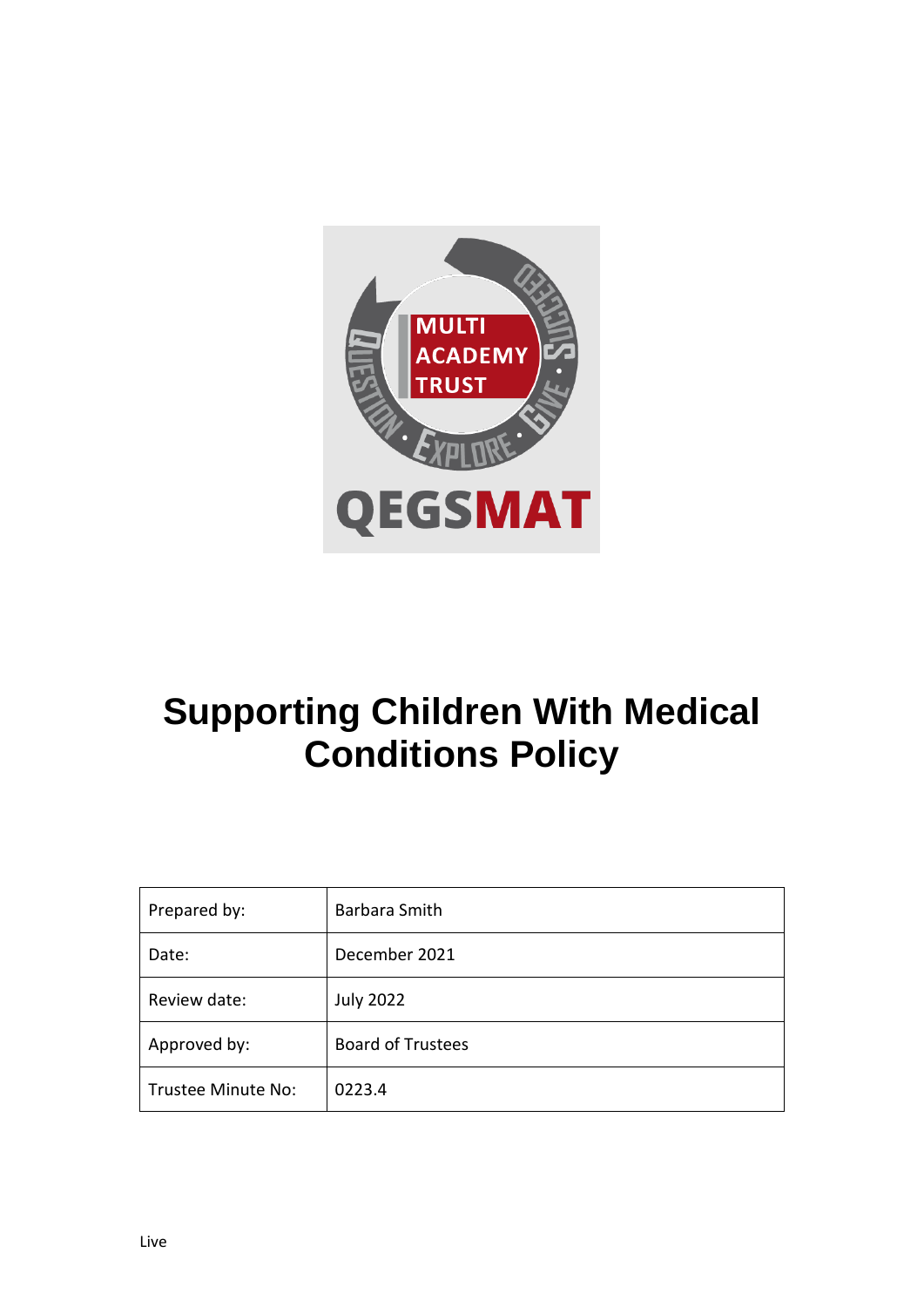# **Contents**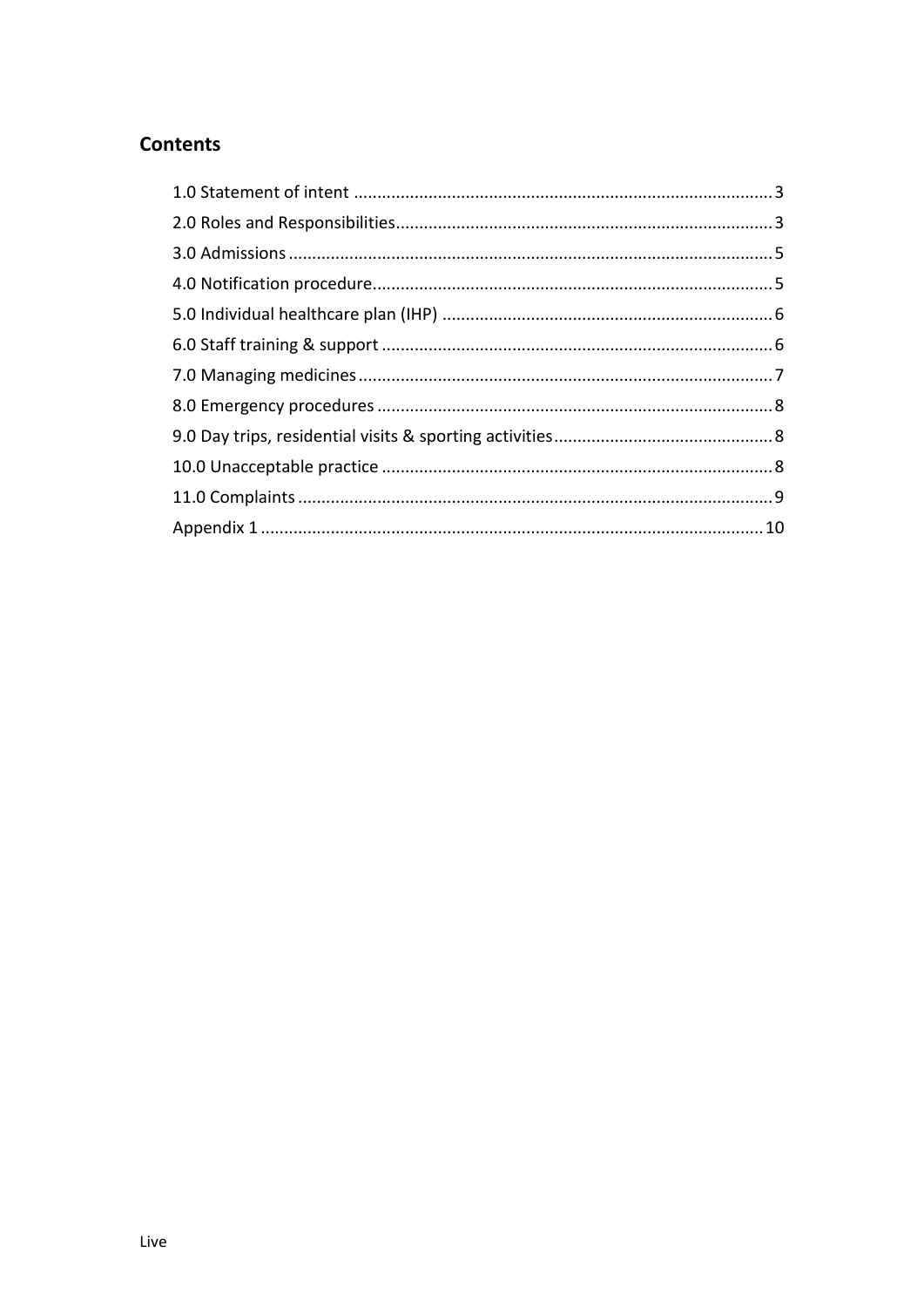## **1.0 Statement of intent**

QEGSMAT has a duty to ensure arrangements are in place to support children with medical conditions within all its schools. The aim of this policy is to ensure that all children with medical conditions, in terms of both physical and mental health, receive appropriate support to allow them to play asfull an active role in school life as possible, remain healthy, have full access to education and achieve their academic potential.

The Trust believes it is important that parents/carers of children with medical conditions feel confident that the school provides effective support for their children's medical conditions, and that children feel safe in the school environment.

Some children with medical conditions may be considered to be disabled under the definition set out in the Equality Act 2010. The school has a duty to comply with the Act in all such cases.

In addition, some children with medical conditions may also have SEND and have an EHC plan collating their health, social and SEND provision. For these children, the school's compliance with the DfE's 'Special educational needs and disability code of practice: 0 to 25 years' and the Trust's Special Educational Needs and Disabilities (SEND) Policy will ensure compliance with legal duties.

#### **2.0 Roles and responsibilities**

The Trust Board will:

- Ensure that this policy enables provision of effective support for medical conditions in its schools in line with the Statutory guidance "Supporting Pupils at School with Medical Conditions" December 2015 and any other related guidance from the DfE.
- Ensure that the policy complies with its duties under Equality law and the Trust's Equality Objectives statement and any responsibilities in the SEN Code of Practice.
- Focus on the needs of individuals in ensuring that pupils/students and parents/carers have confidence in our school's ability to provide effective support.
- Delegate all responsibility for the day-to-day implementation and delivery of the policy to the Headteacher at each school.
- Be responsible for the regular review and updating of this policy.
- Accept that all employees have rights in relation to supporting children with medical needs as follows:
	- o Receive training as appropriate and work to clear guidelines;
	- o Bring to the attention of management any concern or matter relating to supporting pupils with medical conditions.
- Ensure that the level of insurance in place reflects the level of risk.

The governing board is responsible for:

- Fulfilling its statutory duties under legislation.
- Ensuring that arrangements are in place in their school to support children with medical conditions.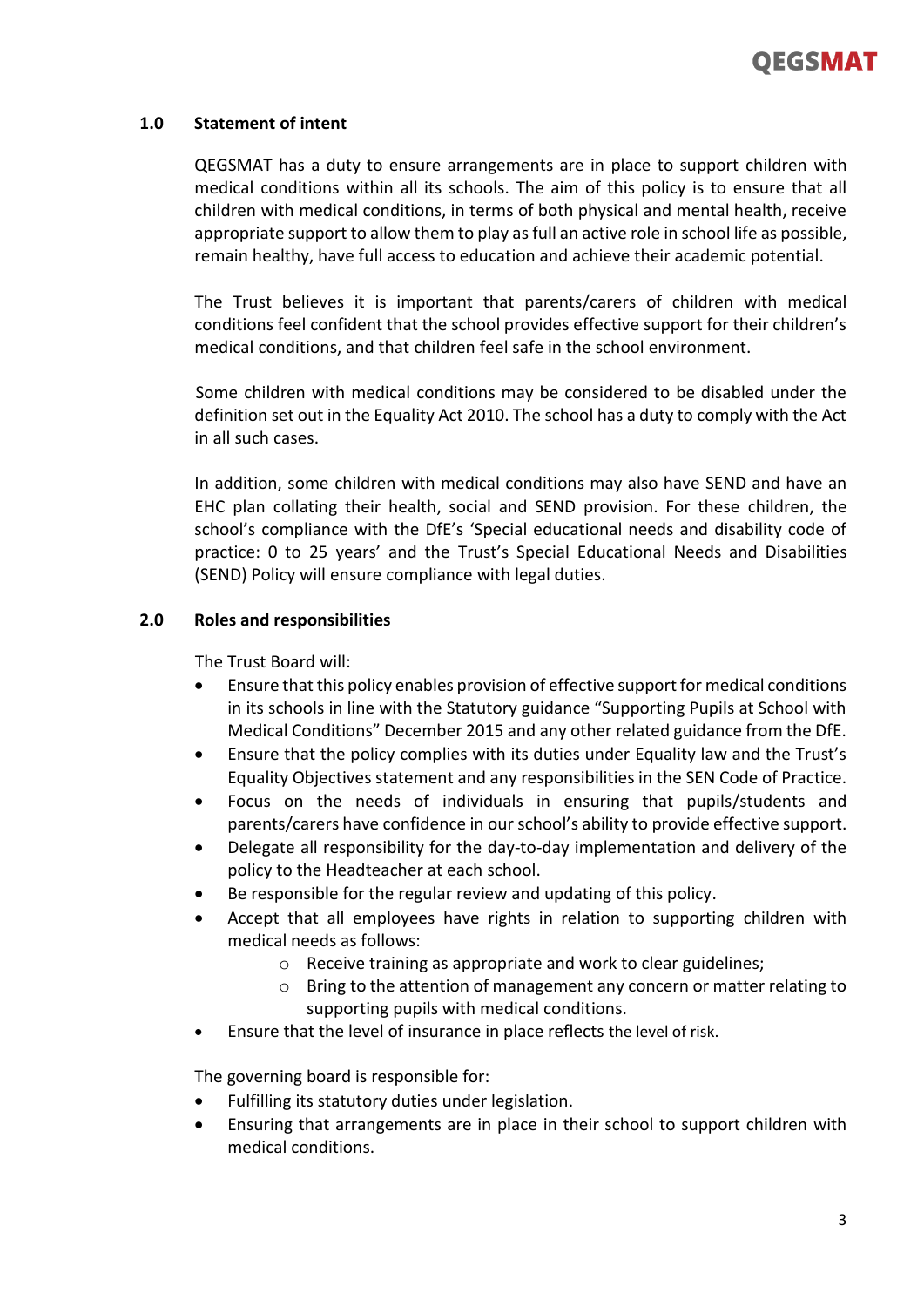

- Ensuring that children with medical conditions can access and enjoy as far as possible the same opportunities as any other child at the school.
- Working with the Local Authority, health professionals, commissioners and support services to ensure that children with medical conditions receive a full education.
- Ensuring that, following long-term or frequent absence, children with medical conditions are reintegrated effectively.
- Ensuring that the focus is on the needs of each child and what support is required to support their individual needs.
- Instilling confidence in parents/carers and pupils/students in the school's ability to provide effective support.
- Ensuring that all members of staff are properly trained to provide the necessary support and are able to access information and other teaching support materials as needed.
- Ensuring that no prospective child is denied admission to the school because arrangements for their medical conditions have not been made.
- Ensuring that the child's health is not put at unnecessary risk. As a result, the board holds the right to not accept a child into school at times where it would be detrimental to the health of that child or others to do so, such as where the child has an infectious disease.
- Ensuring that policies, plans, procedures and systems are properly and effectively implemented.

The headteacher is responsible for:

- The overall implementation of this policy.
- Ensuring that all staff are aware of this policy and understand their role in its implementation.
- Ensuring that a named individual will oversee the support of children with medical needs and will liaise with the relevant partners, including (but not limited to) parents/carers, the child, NHS staff.
- Ensuring that written records of all medicines administered to individual children are held.
- Ensuring that enough staff are trained and available to implement this policy and deliver against all IHPs, including in emergency situations.
- Considering recruitment needs for the specific purpose of ensuring children with medical conditions are properly supported.
- Having overall responsibility for the development of IHPs.
- Ensuring that staff are appropriately insured and aware of the insurance arrangements.

School staff are responsible for:

- Providing support to children with medical conditions, where requested, and develop IHPs.
- Taking appropriate steps to support children with medical conditions.
- Receiving sufficient training and achieve the required level of competency before taking responsibility for supporting children with medical conditions.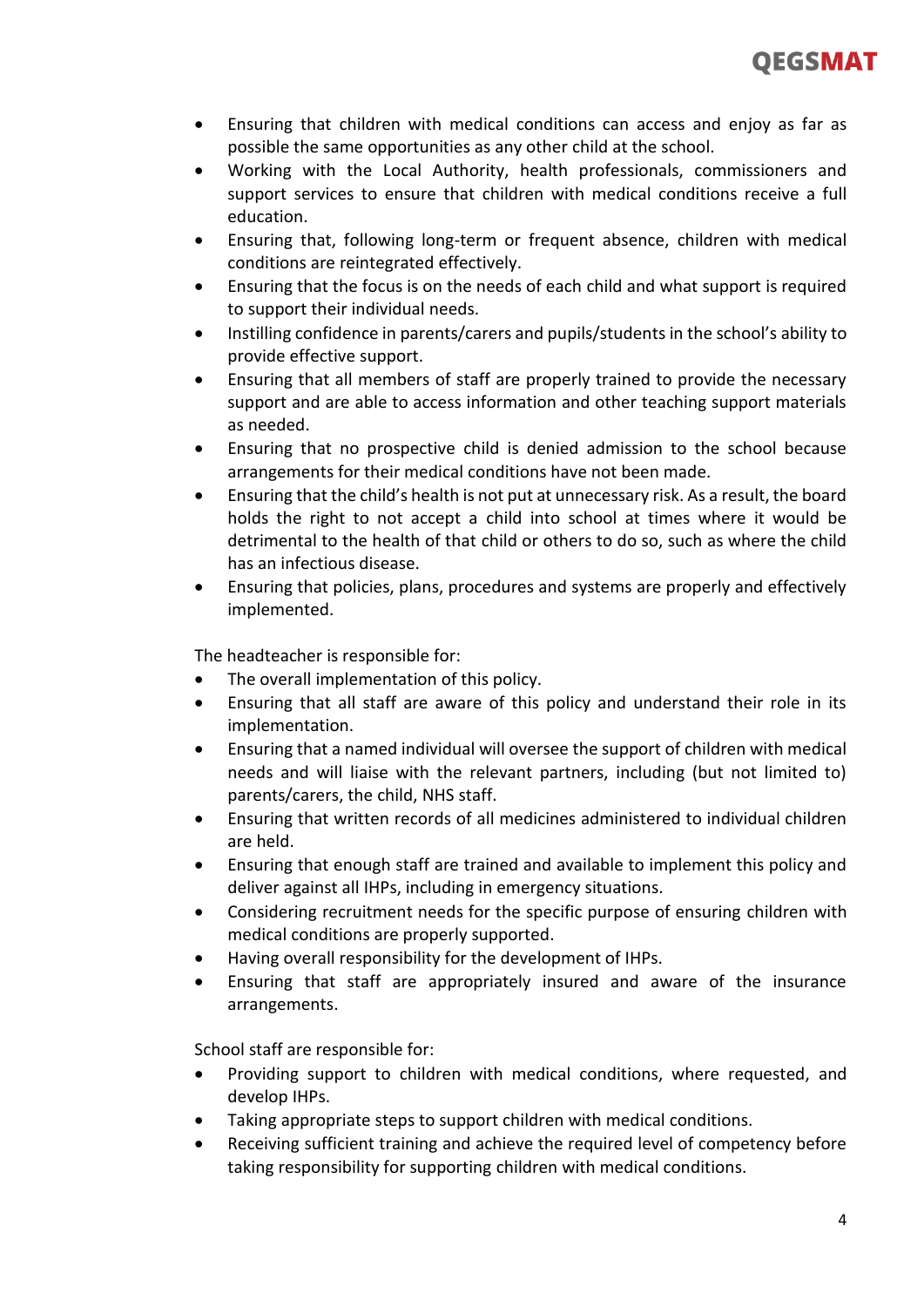- Knowing what to do and responding accordingly when they become aware that a child with a medical condition needs help.
- Being aware that children with medical conditions may be more at risk of bullying and isolation at school.
- Being mindful of the sensitivities around the child's condition, and respect confidentiality.

First Aiders

- First Aiders will support pupils/students by administering medication, where consent forms are in place, and support those pupils/students with long term conditions to administer their own medication under supervision.
- The management of medicines can only be carried out by First Aiders who have had relevant and up to date training.

Parents/carers are responsible for:

- Notifying the school if their child has a medical condition.
- Providing the school with sufficient and up-to-date information about their child's medical needs.
- Completing a parental agreement for school to administer medicine form before bringing medication into school.
- Providing the school with the medication their child needs, keeping it up to date and collecting any leftover medicine at the end of the course or when they have expired.
- Being involved in the development and review of their child's IHP and carrying out any agreed actions contained in the IHP.
- Discussing medications with their child/children prior to requesting that the school administer the medication.
- Ensuring that they, or another nominated adult, are always contactable.

Pupils/students are responsible for:

- Being fully involved in discussions about their medical support needs, where applicable.
- Contributing to the development of their IHP, if they have one, where applicable.
- Being sensitive to the needs of children with medical conditions.

#### **3.0 Admissions**

No child will be denied admission to the school or prevented from taking up a school place because arrangements for their medical condition have not been made; a child may only be refused admission if it would be detrimental to the health of the child to admit them into the school setting.

#### **4.0 Notification procedure**

When the school is notified that a child has a medical condition that requires support in school the school will arrange a meeting with parents/carers, healthcare professionals and the pupil/student, with a view to discussing the necessity of an IHP.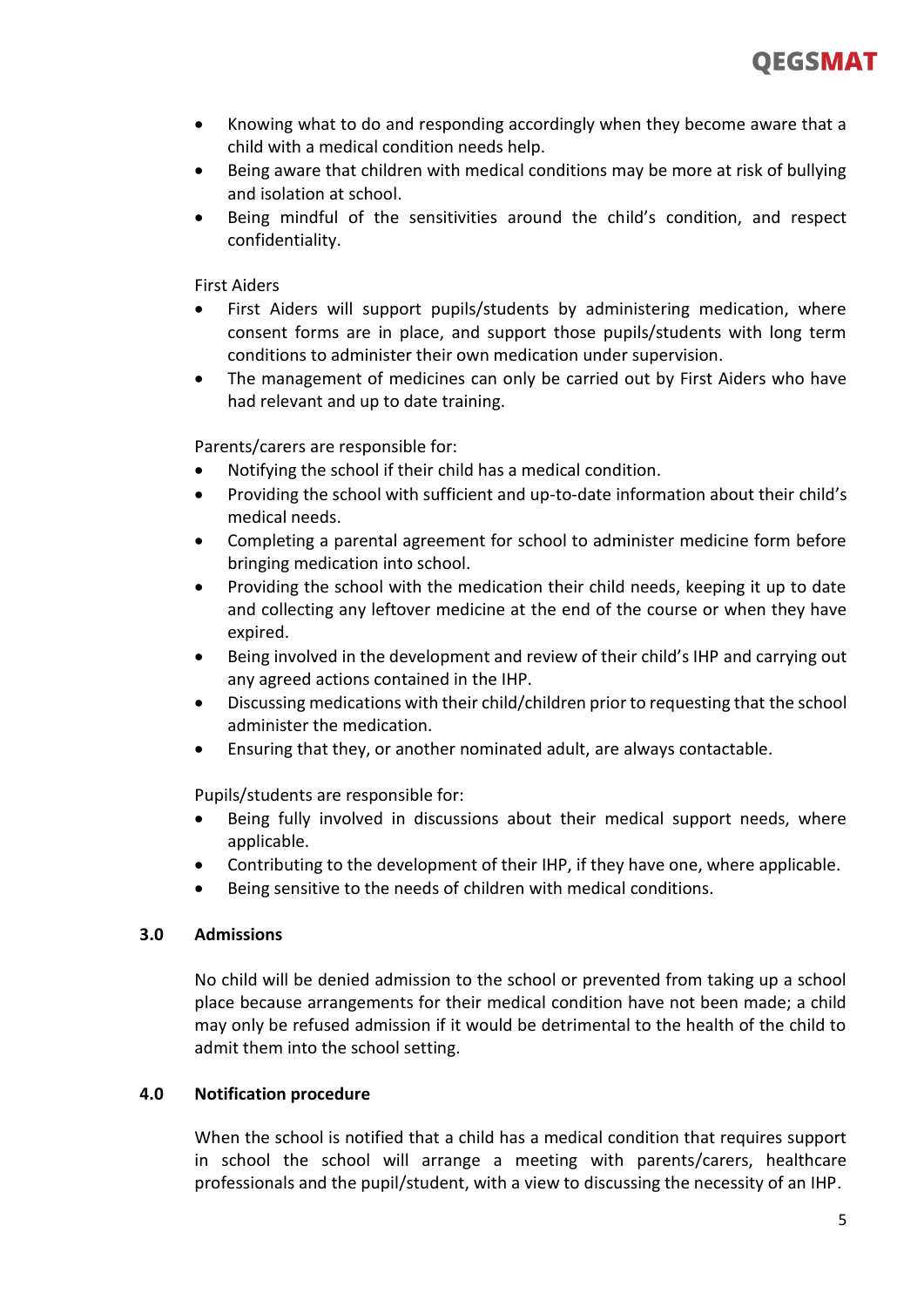

The school will not wait for a formal diagnosis before providing support to the child. Where a pupil/student's medical condition is unclear, or where there is a difference of opinion concerning what support is required, a judgement will be made by the headteacher based on all available evidence (including medical evidence and consultation with parents/carers).

For a pupils/students starting at the school in a September uptake, arrangements will be put in place prior to their introduction and informed by their previous institution. Where a pupil/student joins the school mid-term or a new diagnosis is received, arrangements will be put in place within two weeks.

#### **5.0 IHP**

When a pupil/student is considered well enough to return to school, the school will develop a tailored reintegration plan in collaboration with the Local Authority.

If appropriate, the school nurse will be involved in the development of the reintegration plan and informed of the timeline of the plan by the appointed named member of staff, to ensure they can prepare to offer any appropriate support to the child.

The school will consider whether any reasonable adjustments need to be made to provide suitable access to the school and the curriculum for the child.

The school is aware that some pupils/students will need gradual reintegration over a long period of time and will always consult with the child, their parents/carers and key staff about concerns, medical issues, timing and the preferred pace of return.

The reintegration plan will include:

- The date for planned reintegration, once known.
- Details of regular meetings to discuss reintegration.
- Details of the named member of staff who has responsibility for the child.
- Clearly stated responsibilities and the rights of all those involved.
- Details of social contacts, including the involvement of peers and mentors during the transition period.
- A programme of small goals leading up to reintegration.
- Follow-up procedures.

The school will ensure a welcoming environment is developed and encourage pupils, students and staff to be positive and proactive during the reintegration period.

#### **6.0 Staff training and support**

Any staff member providing support to a child with medical conditions will receive suitable training. Staff will not undertake healthcare procedures or administer medication without appropriate training. Training needs will be assessed through the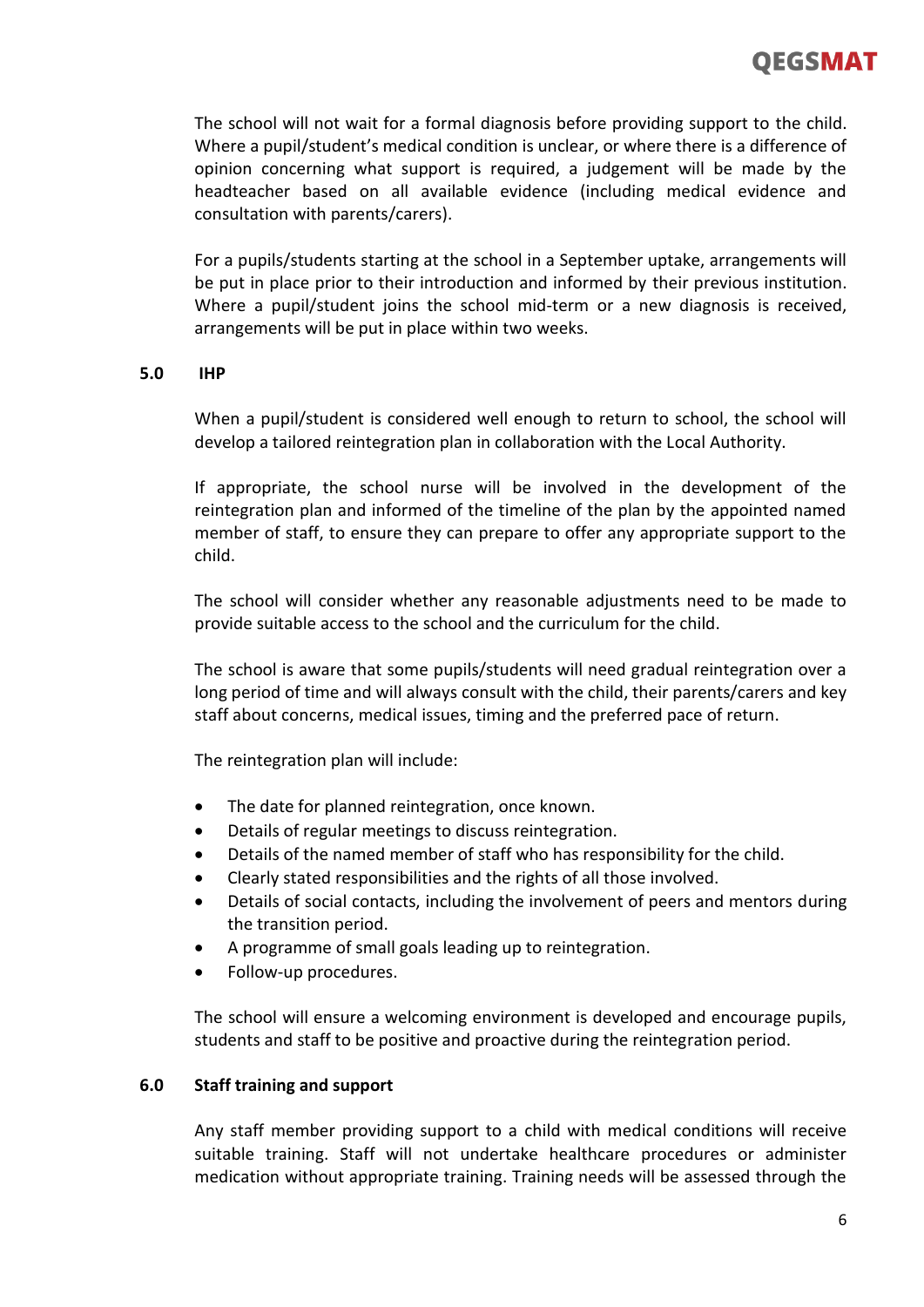

development and review of IHPs, on a termly basis for all school staff, and when a new staff member arrives. Through training, staff will have the requisite competency and confidence to support children with medical conditions and fulfil the requirements set out in IHPs. Staff will understand the medical conditions they are asked to support, their implications, and any preventative measures that must be taken.

Whole-school awareness training will be carried out on a termly basis for all staff and be included in the induction of new staff members.

The headteacher will identify suitable training opportunities that ensure all medical conditions affecting pupils/students in the school are fully understood, and that staff can recognise difficulties and act quickly in emergency situations.

The parents of children with medical conditions will be consulted for specific advice and their views will be sought where necessary, but they will not be used as a sole trainer.

#### **7.0 Managing medicines**

Medicines will only be administered at school when it would be detrimental to a child's health or school attendance not to do so.

Pupils/students under 16 years old will not be given prescription or non-prescription medicines without their parents' written consent, except where the medicine has been prescribed to the child without the parents' knowledge. In such cases, the school will encourage the pupil/student to involve their parents, while respecting their right to confidentially.

Non-prescription medicines may be administered in the following situations:

- When it would be detrimental to the child's health not to do so.
- When instructed by a medical professional.

No pupil/student under the age of 16 will be given medicine containing aspirin unless prescribed by a doctor. Pain relief medicines will not be administered without first checking when the previous dose was taken and the maximum dosage allowed.

Parents will be informed any time medication is administered that is not agreed in an IHP.

The school will only accept medicines that are in-date, labelled, in their original container, and contain instructions for administration, dosage and storage. The only exception to this is insulin, which must still be in-date, but is available in an insulin pen or pump, rather than its original container.

All medicines will be stored safely. Pupils/students will be informed where their medicines are at all times and will be able to access them immediately, whether in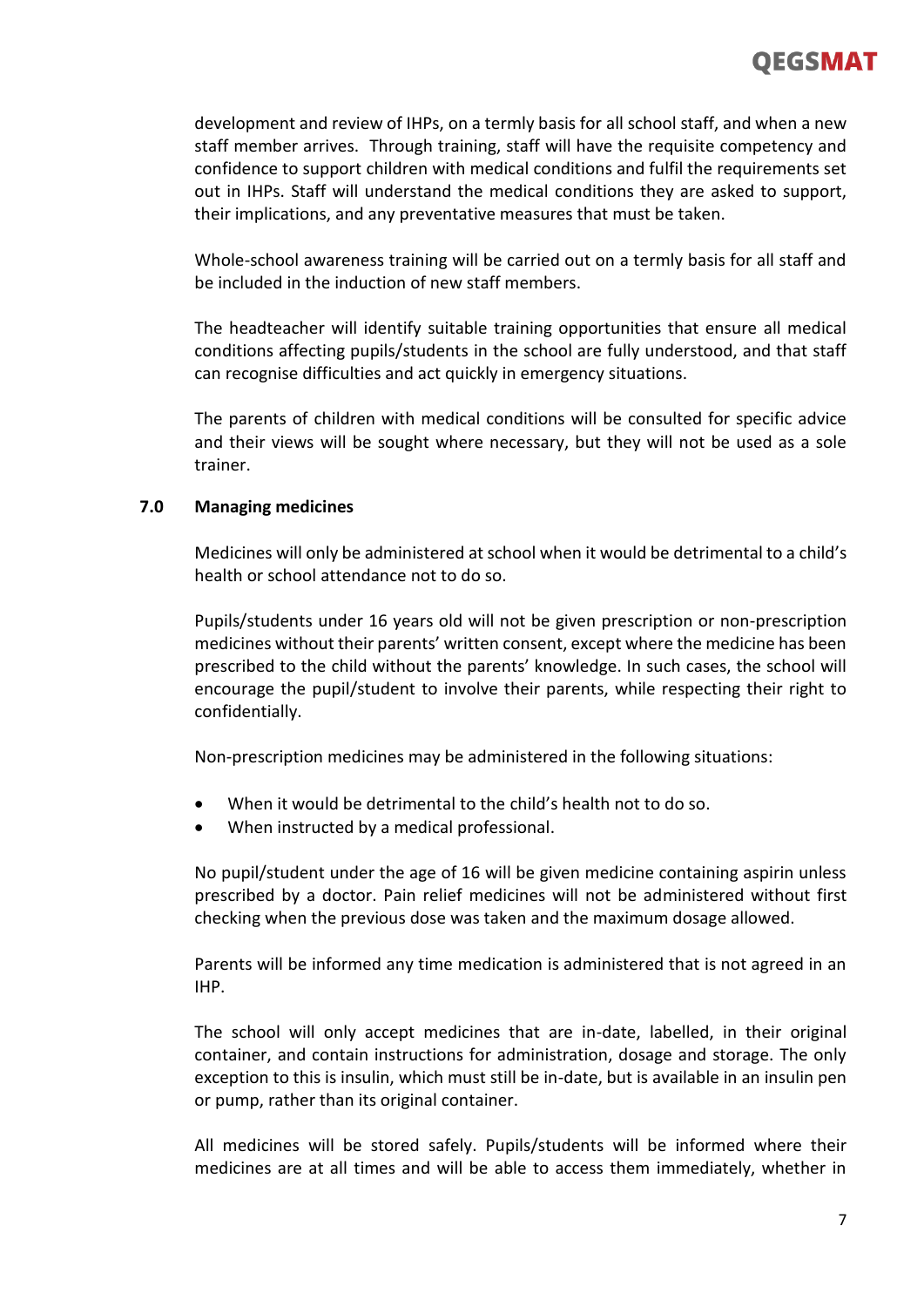

school or attending a school trip or residential visit. Where relevant, pupils/students will be informed of who holds the key to the relevant storage facility. When medicines are no longer required, they will be returned to parents/carers for safe disposal.

Sharps boxes will be used for the disposal of needles and other sharps.

Controlled drugs will be stored in a non-portable container and only named staff members will have access; however, these drugs can be easily accessed in an emergency. A record will be kept of the amount of controlled drugs held and any doses administered. Staff may administer a controlled drug to a pupil/student for whom it has been prescribed, in accordance with the prescriber's instructions.

#### **8.0 Emergency procedures**

Medical emergencies will be dealt with under the school's emergency procedures.

Where an IHP is in place, it should detail:

- What constitutes an emergency.
- What to do in an emergency.

Pupils/students will be informed in general terms of what to do in an emergency, e.g. telling a teacher.

If a pupil/student needs to be taken to hospital, a member of staff will remain with the child until their parents arrive.

#### **9.0 Day trips, residential visits and sporting activities**

Children with medical conditions will be supported to participate in school trips, sporting activities and residential visits.

Prior to an activity taking place, the school will conduct a risk assessment to identify what reasonable adjustments should be taken to enable a child with medical conditions to participate. In addition to a risk assessment, advice will be sought from the child, parents/carers and relevant medical professionals.

The school will arrange for adjustments to be made for all pupils/students to participate, except where evidence from a clinician, e.g. a GP, indicates that this is not possible.

#### **10.0 Unacceptable practice**

The school will not:

- Assume that pupils/students with the same condition require the same treatment.
- Prevent pupils/students from easily accessing their inhalers and medication.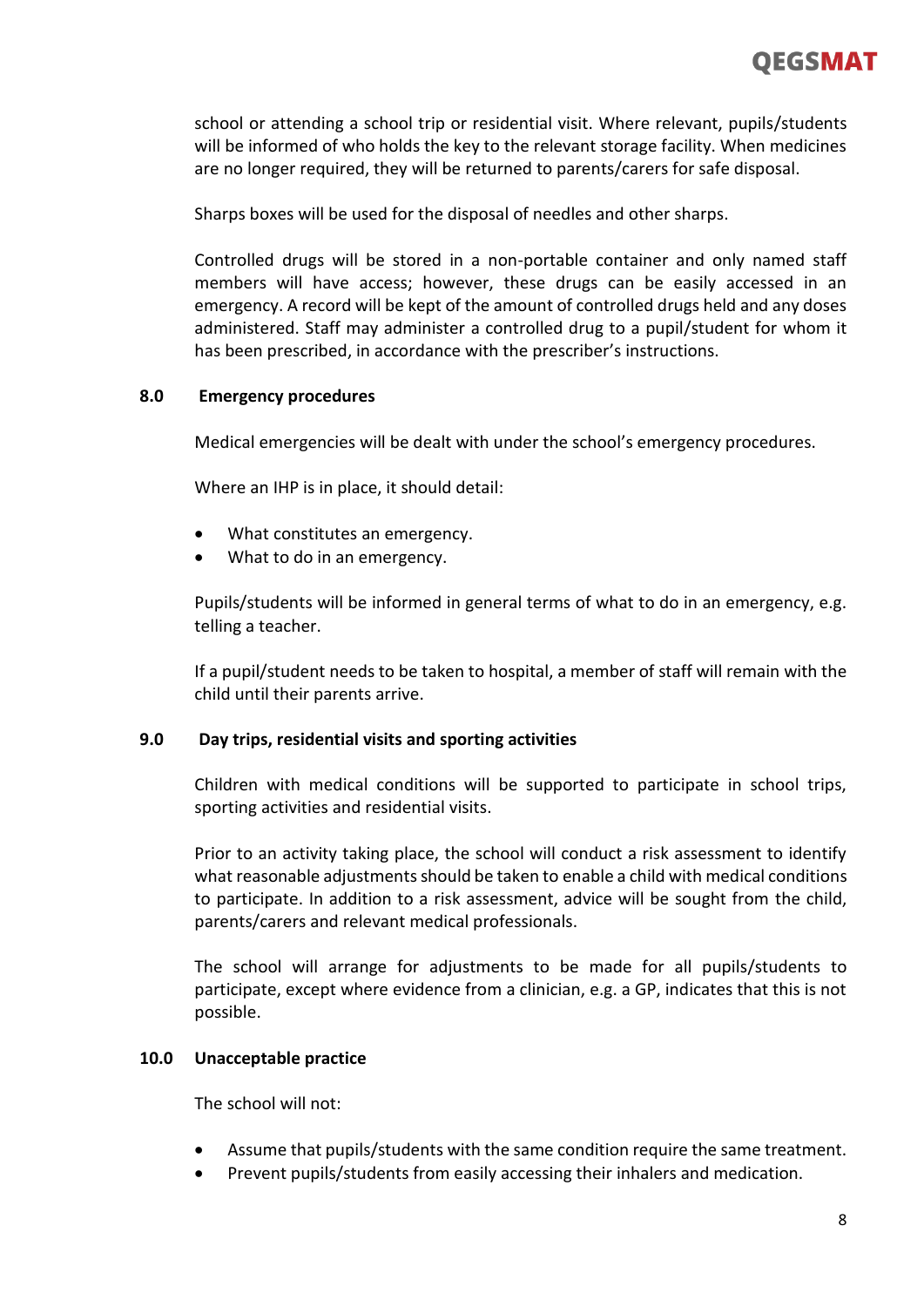

- Ignore the views of the child or their parents/carers.
- Ignore medical evidence or opinion.
- Send pupils/students home frequently for reasons associated with their medical condition or prevent them from taking part in activities at school, including lunch times, unless this is specified in their IHP.
- Send an unwell child to the medical room or school office alone or with an unsuitable escort.
- Penalise children with medical conditions for their attendance record, where the absences relate to their condition.
- Make parents/carers feel obliged or forced to visit the school to administer medication or provide medical support, including for toilet issues.
- The school will ensure that no parent/carer is made to feel that they have to give up working because the school is unable to support their child's needs.
- Create barriers to pupils/students participating in school life, including school trips.
- Refuse to allow pupils/students to eat, drink or use the toilet when they need to in order to manage their condition.

#### **11.0 Complaints**

Should parents, carers, pupils or students be dissatisfied with the support provided they should discuss their concerns directly with the school. If for whatever reason this does not resolve the issue, they may make a formal complaint via the Trust's complaints procedure stated in the Complaints Policy.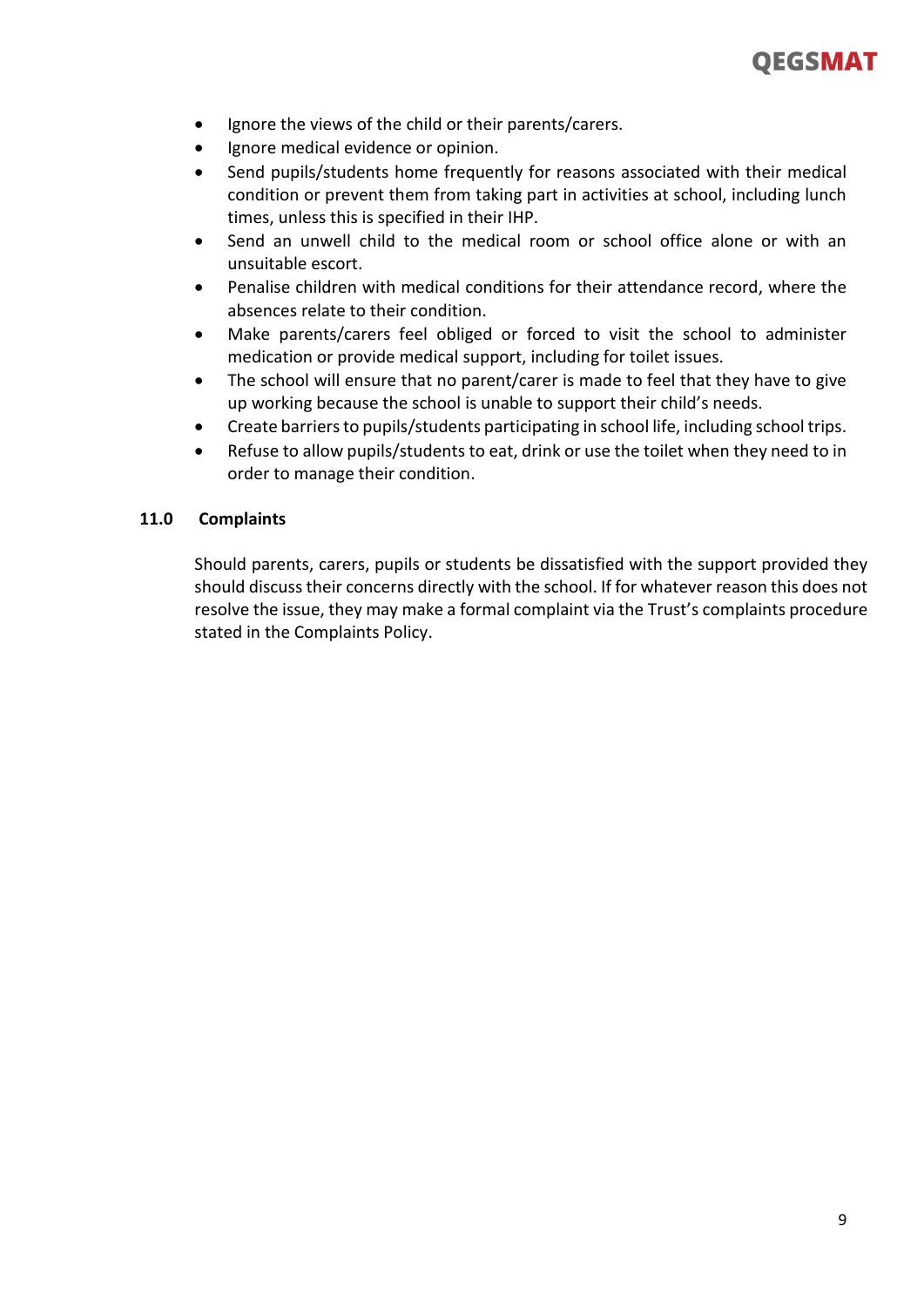# **Appendix 1 – Example IHP**

# **1 CHILD/ YOUNG PERSON'S INFORMATION**

| 1.1 CHILD/ YOUNG PERSON DETAILS                                                                                               |  |
|-------------------------------------------------------------------------------------------------------------------------------|--|
| Child's name:                                                                                                                 |  |
| Date of birth:                                                                                                                |  |
| Year group:                                                                                                                   |  |
| Nursery/School/College:                                                                                                       |  |
| <b>Address:</b>                                                                                                               |  |
| Town:                                                                                                                         |  |
| Postcode:                                                                                                                     |  |
| <b>Medical condition(s):</b>                                                                                                  |  |
| Give a brief description of the<br>medical condition(s) including<br>description of signs, symptoms,<br>triggers, behaviours. |  |
| <b>Allergies:</b>                                                                                                             |  |
| Date:                                                                                                                         |  |
| Document to be updated:                                                                                                       |  |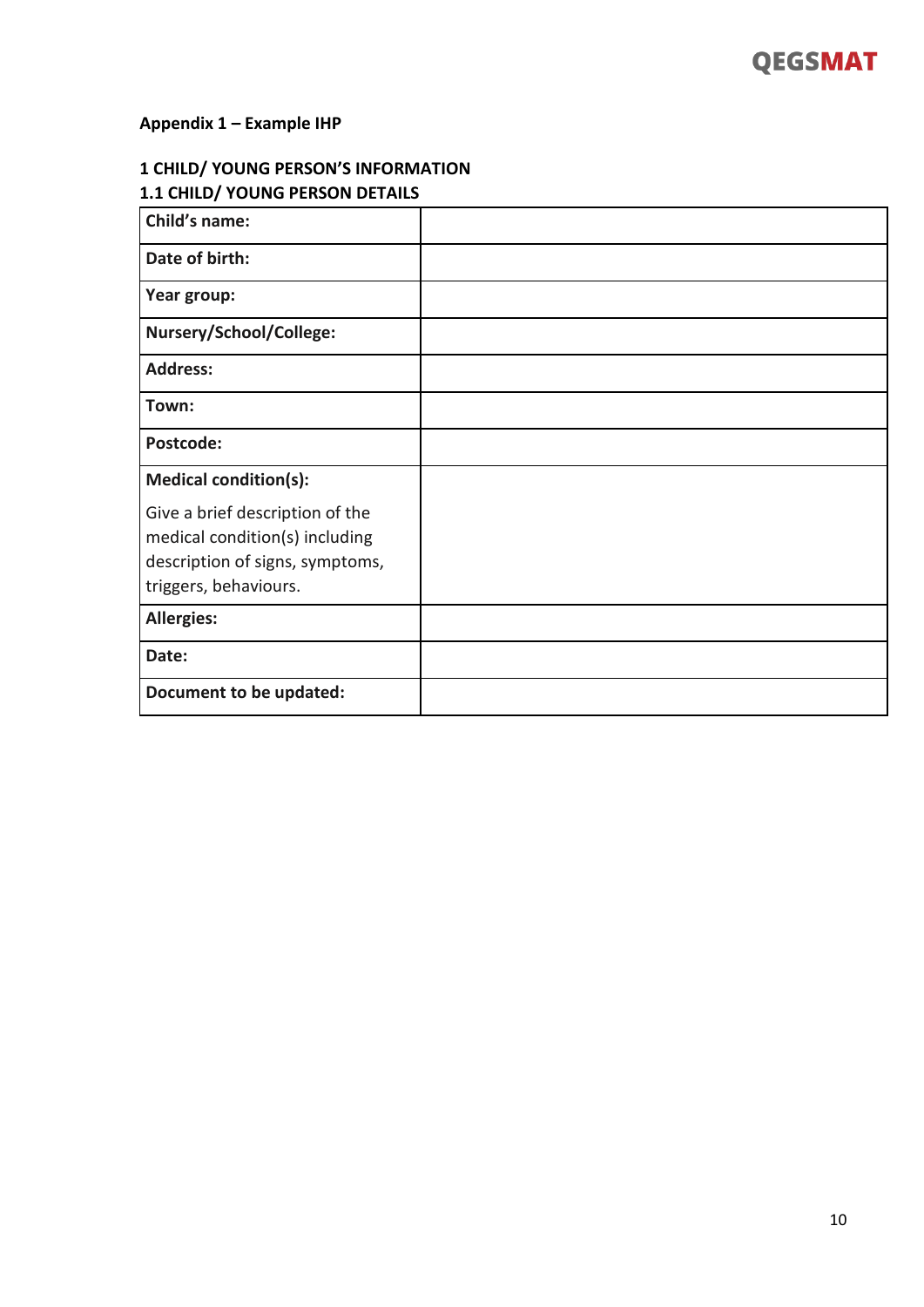

# **1.2 FAMILY CONTACT INFORMATION**

| Name:                       |  |
|-----------------------------|--|
| Relationship                |  |
| Home phone number:          |  |
| <b>Mobile phone number:</b> |  |
| Work phone number:          |  |
| Email:                      |  |

| Name:                       |  |
|-----------------------------|--|
| Relationship                |  |
| Home phone number:          |  |
| <b>Mobile phone number:</b> |  |
| Work phone number:          |  |
| Email:                      |  |

| Name:                       |  |
|-----------------------------|--|
| Relationship                |  |
| Home phone number:          |  |
| <b>Mobile phone number:</b> |  |
| Work phone number:          |  |
| Email:                      |  |

# **1.3 ESSENTIAL INFORMATION CONCERNING THIS CHILD / YOUNG PERSON'S HEALTH NEEDS**

|                                   | <b>Name</b> | <b>Contact details</b> |
|-----------------------------------|-------------|------------------------|
| Specialist nurse (if applicable): |             |                        |
| Key worker:                       |             |                        |
| Consultant paediatrician (if      |             |                        |
| applicable):                      |             |                        |
| GP:                               |             |                        |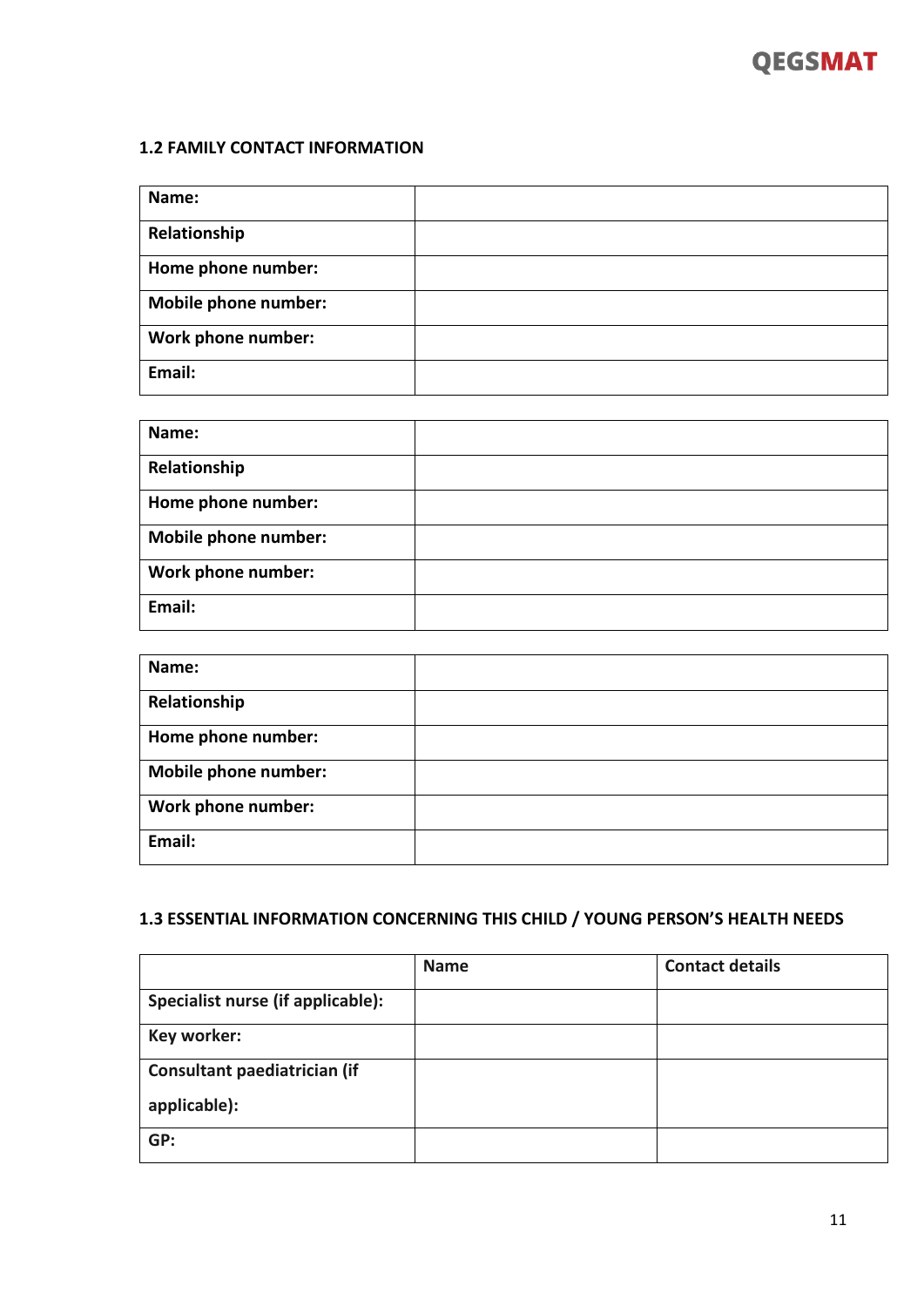

| Link person in education:                                              |  |
|------------------------------------------------------------------------|--|
| <b>Class teacher:</b>                                                  |  |
| Health visitor/ school nurse:                                          |  |
| <b>SEN co-ordinator:</b>                                               |  |
| Other relevant teaching staff:                                         |  |
| Other relevant non-teaching<br>staff:                                  |  |
| <b>Head teacher:</b>                                                   |  |
| <b>Person with overall</b><br>responsibility for implementing<br>plan: |  |
| Any provider of alternate<br>provision:                                |  |

This child/young person has the following medical condition(s) \_\_\_\_\_\_\_\_\_\_\_\_\_\_\_\_\_

requiring the following treatment

| <b>Medical</b><br>condition | <b>Drug</b> | <b>Dose</b> | When | How is it<br>administered? |
|-----------------------------|-------------|-------------|------|----------------------------|
|                             |             |             |      |                            |
|                             |             |             |      |                            |
|                             |             |             |      |                            |
|                             |             |             |      |                            |
|                             |             |             |      |                            |
|                             |             |             |      |                            |
|                             |             |             |      |                            |
|                             |             |             |      |                            |
|                             |             |             |      |                            |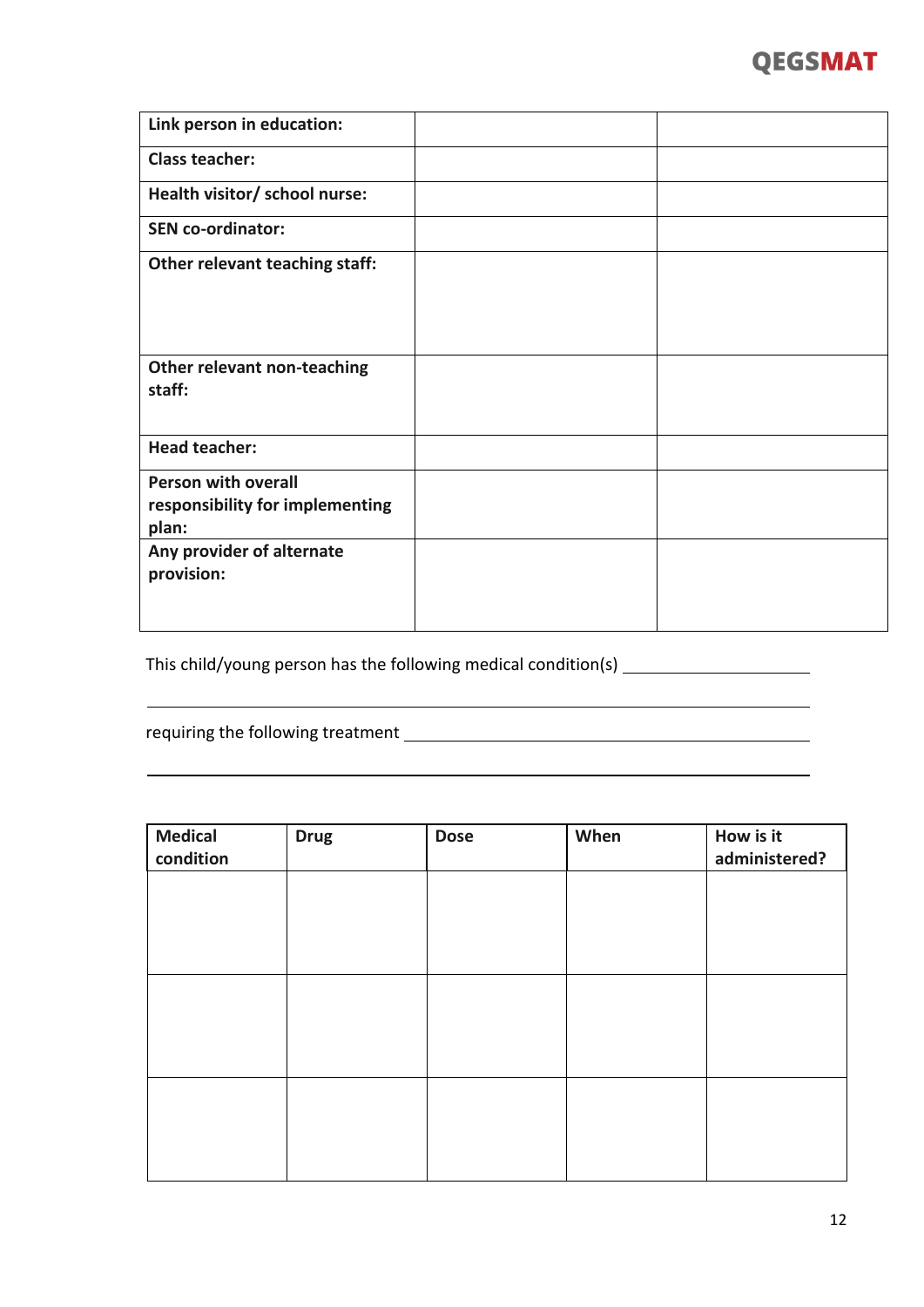| Does treatment   |  |  |
|------------------|--|--|
| of the medical   |  |  |
| condition affect |  |  |
| behaviour or     |  |  |
| concentration?   |  |  |
| Are there any    |  |  |
| side effects of  |  |  |
| the              |  |  |
| medication?      |  |  |
| Is there any     |  |  |
| ongoing          |  |  |
| treatment that   |  |  |
| is not being     |  |  |
| administered in  |  |  |
| school? What     |  |  |
| are the side     |  |  |
| effects?         |  |  |

Any medication will be stored

# **2. ROUTINE MONITORING (IF APPLICABLE)**

Some medical conditions will require monitoring to help manage the child/ young person's condition.

| What monitoring is required?  |  |
|-------------------------------|--|
| When does it need to be done? |  |
| Does it need any equipment?   |  |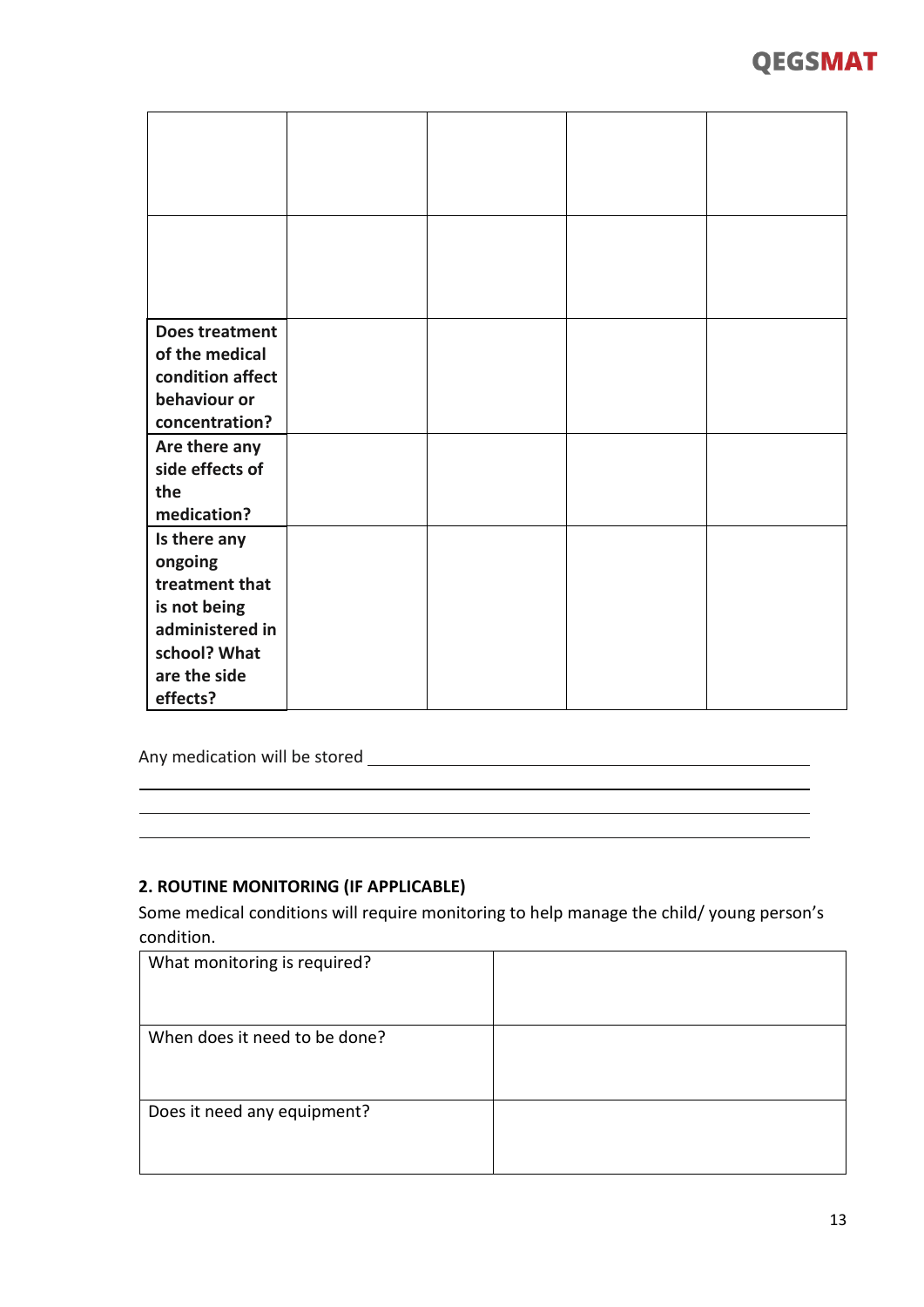

| How is it done?                                 |  |
|-------------------------------------------------|--|
| Is there a target?<br>If so what is the target? |  |

# **3. EMERGENCY SITUATIONS**

An emergency situation occurs whenever a child/young person needs urgent treatment to deal with their condition.

| What is considered an emergency<br>situation?                               |  |
|-----------------------------------------------------------------------------|--|
| What are the symptoms?                                                      |  |
| What are the triggers?                                                      |  |
| What action must be taken?                                                  |  |
| Are there any follow up actions<br>(eg tests or rest) that are<br>required? |  |

## **4. IMPACT ON CHILD'S LEARNING**

| How does the child's medical<br>condition effect learning?          |  |
|---------------------------------------------------------------------|--|
| i.e. memory, processing speed,<br>coordination etc                  |  |
| Does the child require any further<br>assessment of their learning? |  |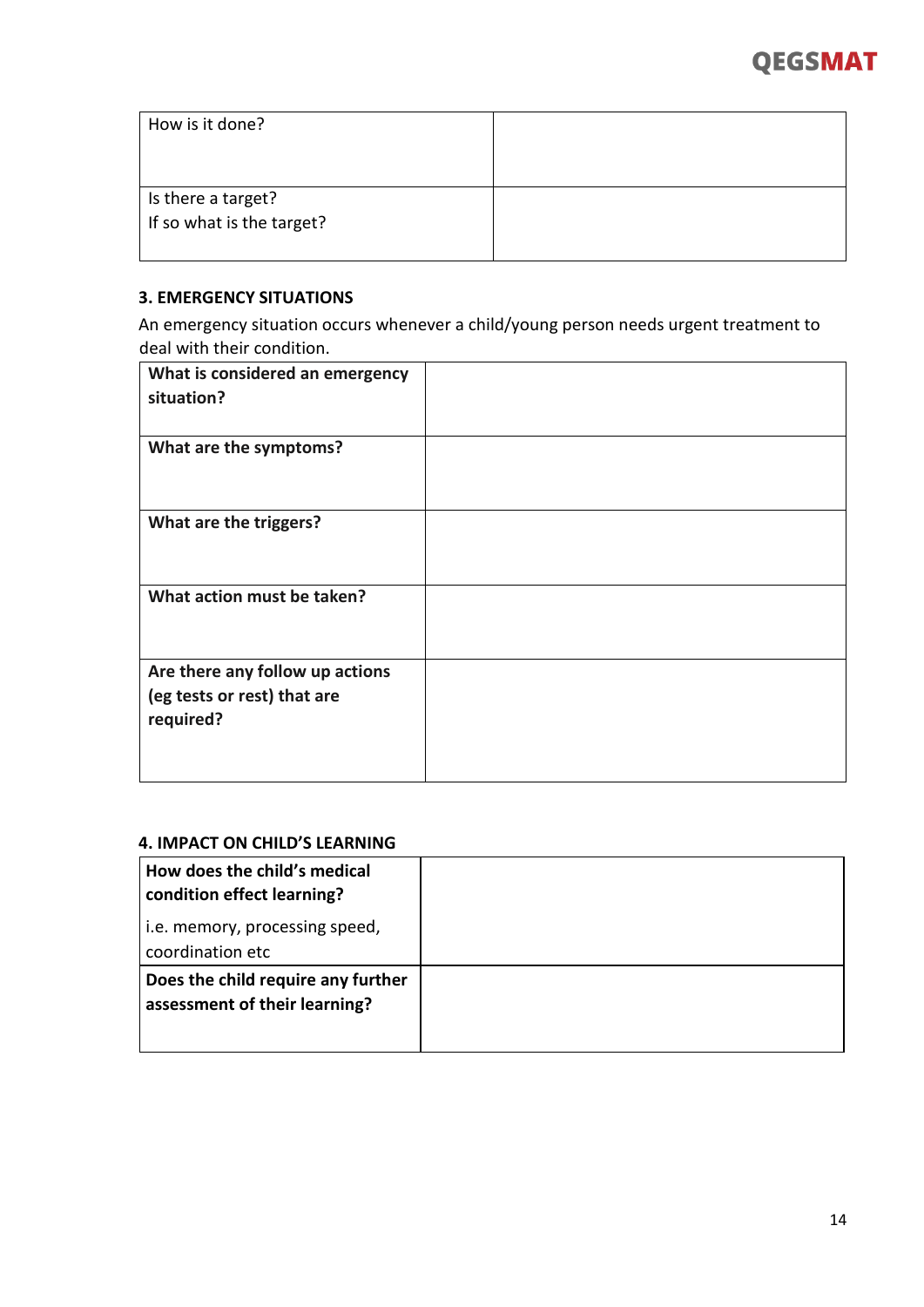

# **5. IMPACT ON CHILD'S LEARNING AND CARE AT MEAL TIMES**

|                        | <b>Time</b> | <b>Note</b> |
|------------------------|-------------|-------------|
| Arrive at school       |             |             |
|                        |             |             |
|                        |             |             |
| <b>Morning break</b>   |             |             |
|                        |             |             |
|                        |             |             |
| Lunch                  |             |             |
|                        |             |             |
|                        |             |             |
| <b>Afternoon break</b> |             |             |
|                        |             |             |
|                        |             |             |
| <b>School finish</b>   |             |             |
|                        |             |             |
|                        |             |             |
| After school club (if  |             |             |
| applicable)            |             |             |
|                        |             |             |
| Other                  |             |             |
|                        |             |             |
|                        |             |             |
|                        |             |             |



Please refer to home-school communication diary

Please refer to school planner

# **6. CARE AT MEAL TIMES**

| What care is needed?                       |  |
|--------------------------------------------|--|
| When should this care be<br>provided?      |  |
| How's it given?                            |  |
| If it's medication, how much is<br>needed? |  |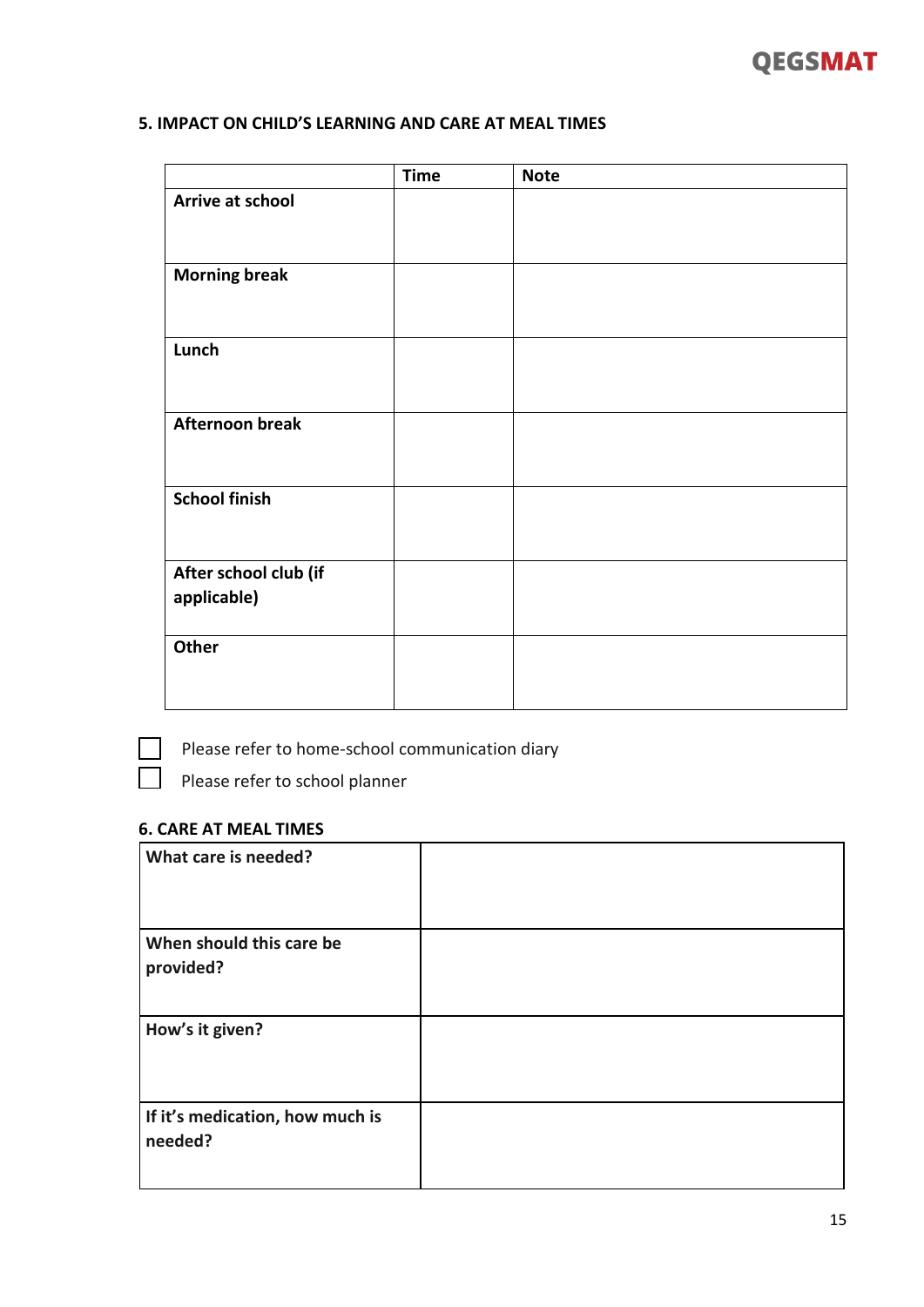# **QEGSMAT**

| Any other special care required? |  |
|----------------------------------|--|
|                                  |  |
|                                  |  |

# **7. PHYSICAL ACTIVITY**

| Are there any physical restrictions<br>caused by the medical<br>condition(s)? |  |
|-------------------------------------------------------------------------------|--|
| Is any extra care needed for<br>physical activity?                            |  |
| <b>Actions before exercise</b>                                                |  |
| <b>Actions during exercise</b>                                                |  |
| <b>Actions after exercise</b>                                                 |  |

# **8. TRIPS AND ACTIVITIES AWAY FROM SCHOOL**

| What care needs to take place?    |  |
|-----------------------------------|--|
|                                   |  |
|                                   |  |
|                                   |  |
|                                   |  |
| When does it need to take place?  |  |
|                                   |  |
|                                   |  |
|                                   |  |
|                                   |  |
|                                   |  |
| If needed, is there somewhere for |  |
| care to take place?               |  |
|                                   |  |
|                                   |  |
|                                   |  |
| Who will look after medicine and  |  |
|                                   |  |
| equipment?                        |  |
|                                   |  |
|                                   |  |
| Who outside of the school needs   |  |
|                                   |  |
| to be informed?                   |  |
|                                   |  |
|                                   |  |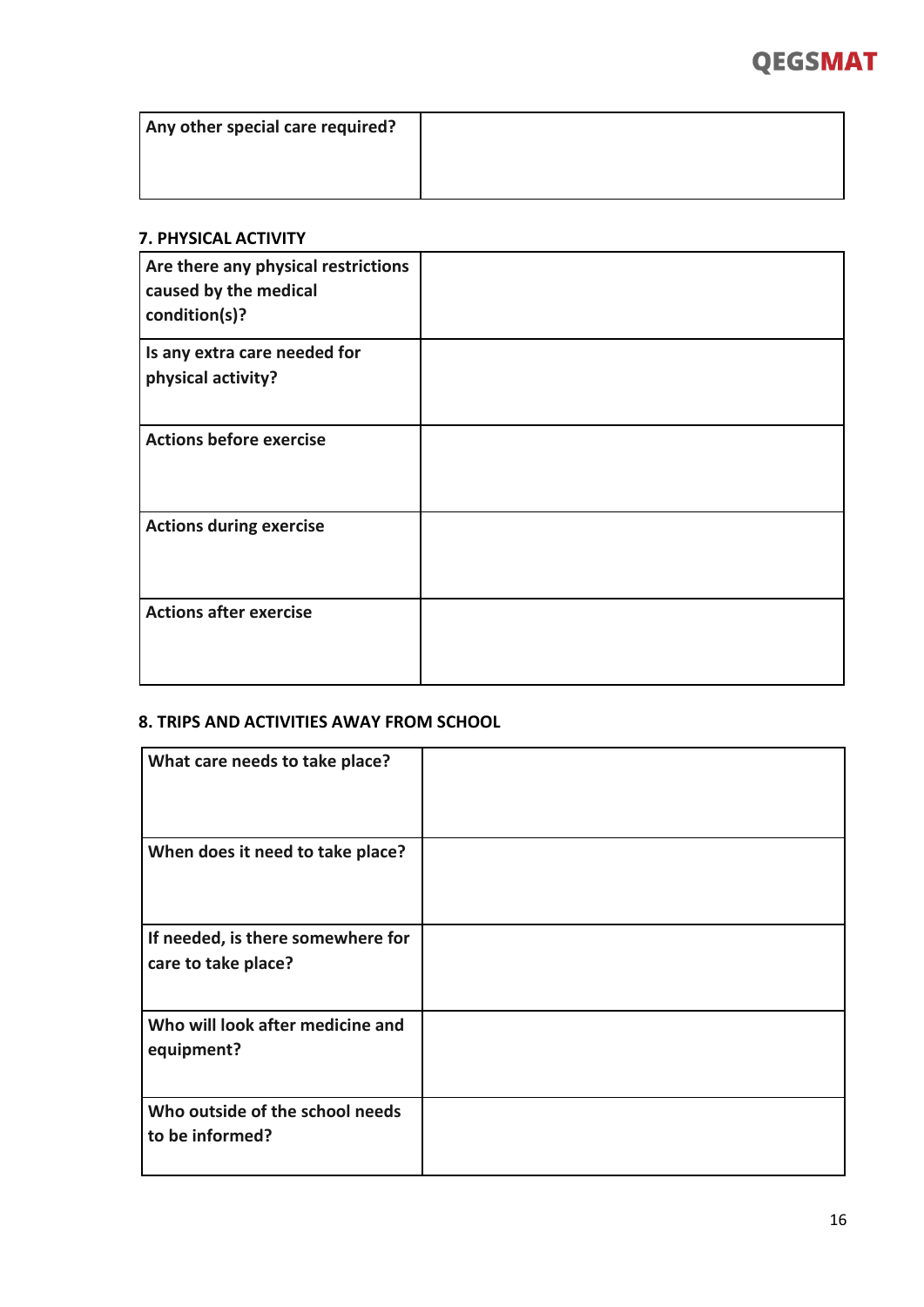

| Who will take overall              |  |
|------------------------------------|--|
| responsibility for the child/young |  |
| person on the trip?                |  |

#### **9. SCHOOL ENVIRONMENT**

| Can the school environment<br>affect the child's medical<br>condition?      |  |
|-----------------------------------------------------------------------------|--|
| How does the school environment<br>affect the child's medical<br>condition? |  |
| What changes can the school<br>make to deal with these issues?              |  |
| Location of school medical room                                             |  |

# **10. EDUCATIONAL, SOCIAL & EMOTIONAL NEEDS**

Pupils with medical conditions may have to attend clinic appointments to review their condition. These appointments may require a full day's absence which will be fully supported by the school.

| Is the child/young person likely to<br>need time off because of their<br>condition?       |  |
|-------------------------------------------------------------------------------------------|--|
| What is the process for catching up<br>on missed work caused by<br>absences?              |  |
| Does this child require extra time<br>for keeping up with work?                           |  |
| Does this child require any<br>additional support in lessons? if so<br>what?              |  |
| Is there a situation where the<br>child/young person will need to<br>leave the classroom? |  |
| Does this child require rest<br>periods?                                                  |  |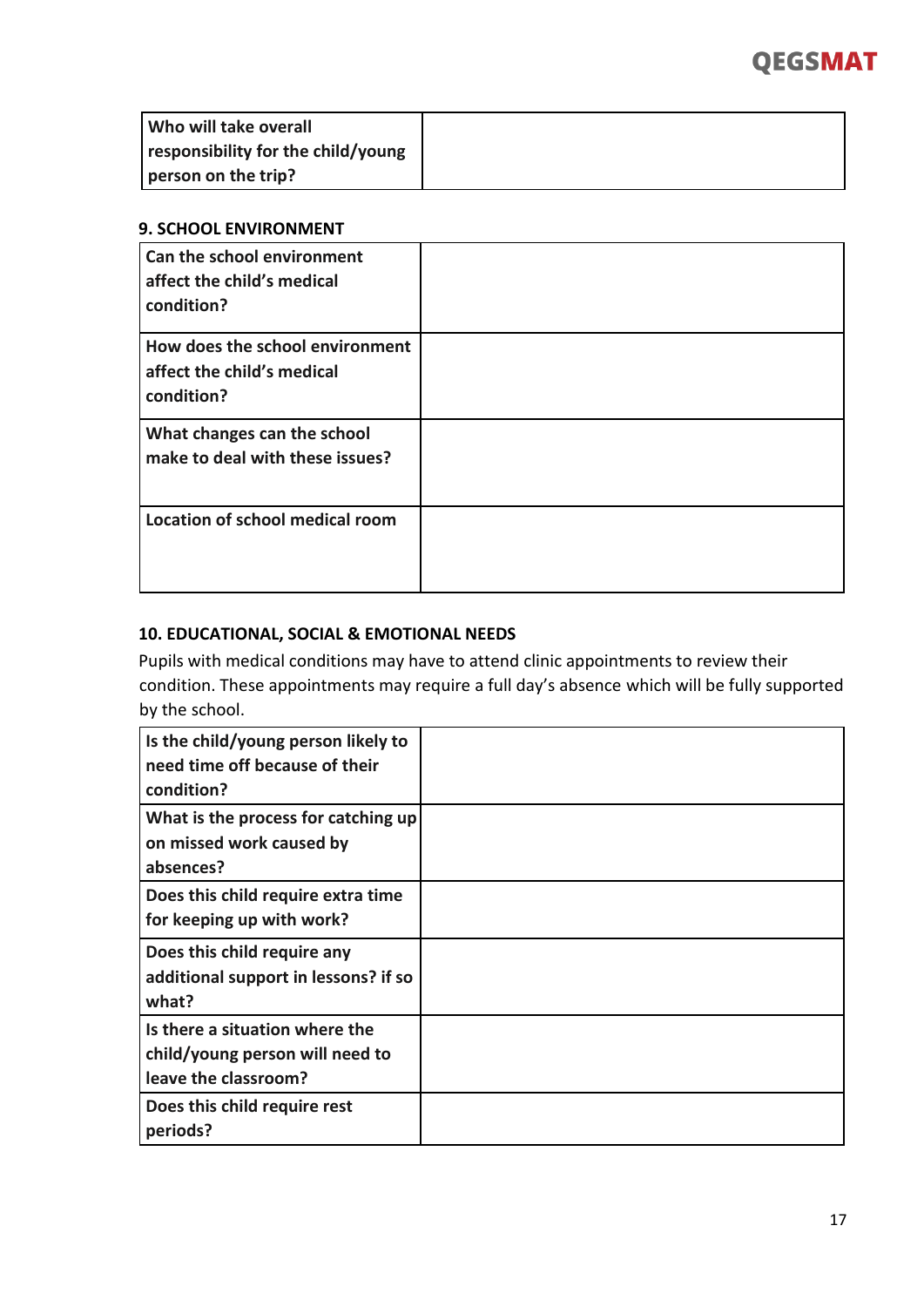

| Does this child require any<br>emotional support?                                 |  |
|-----------------------------------------------------------------------------------|--|
| Does this child have a 'buddy' e.g.<br>help carrying bags to and from<br>lessons? |  |

## **11. STAFF TRAINING**

Governing bodies are responsible for making sure staff have received appropriate training to look after a child/young person. School staff should be released to attend any necessary training sessions it is agreed they need.

| What training is required?                                |  |
|-----------------------------------------------------------|--|
| Who needs to be trained?                                  |  |
| Has the training been completed?<br>Please sign and date. |  |

**Please use this section for any additional information for this child or young person.**